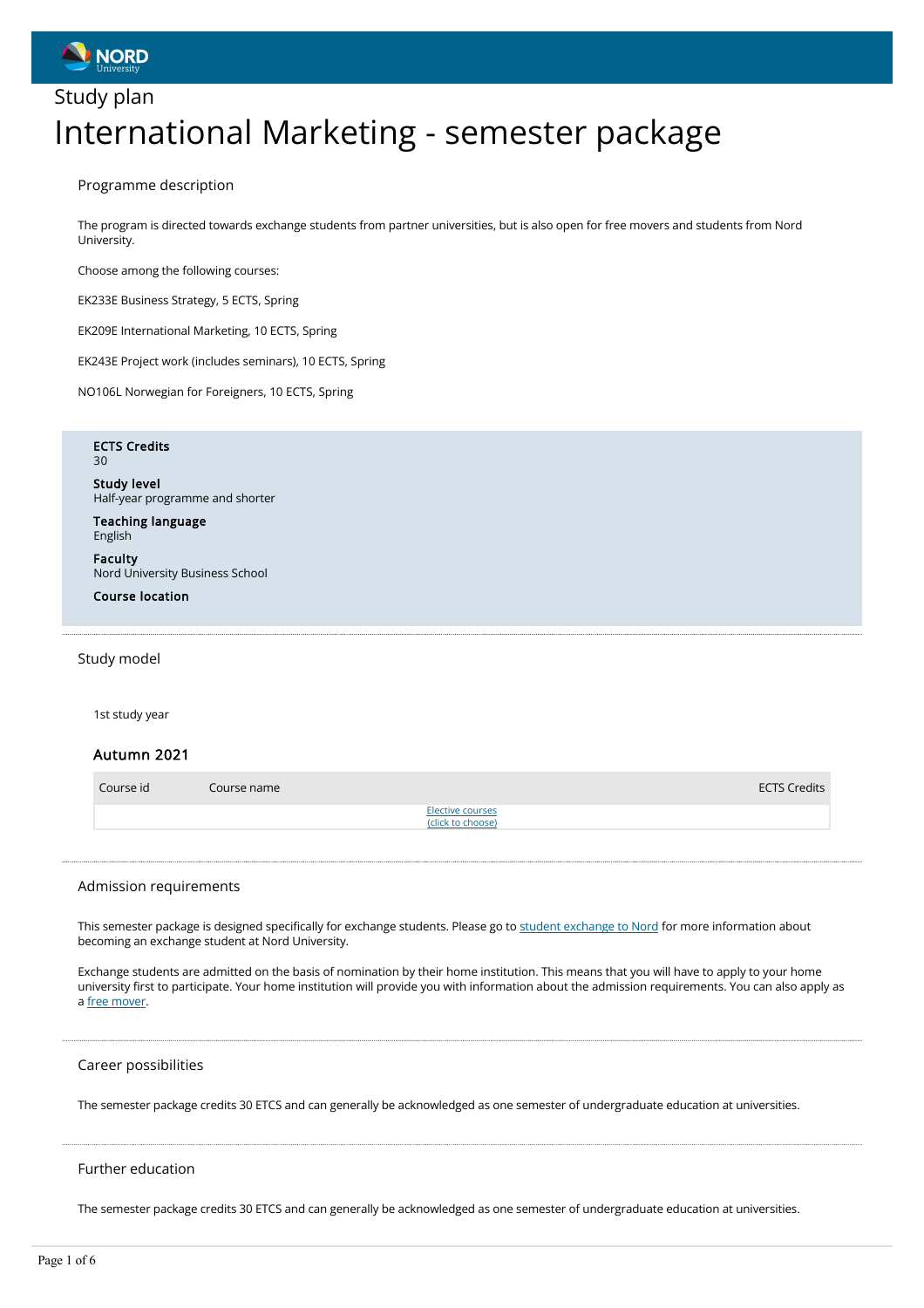## Costs

Costs for semester registration fee and course literature applies. No tuition fee.

## Assessment methods

The Norwegian system for grading and assessment using the letter grades A - F, in which A denotes the best/highest grade and F denotes "not passed". Candidates' work can also be assessed as "passed", "not passed", "approved" and "not approved".

View rules and regulations for examinations

## Qualifications requirements and regulations

Kindly refer to applicable legislation, regulations and related guidelines.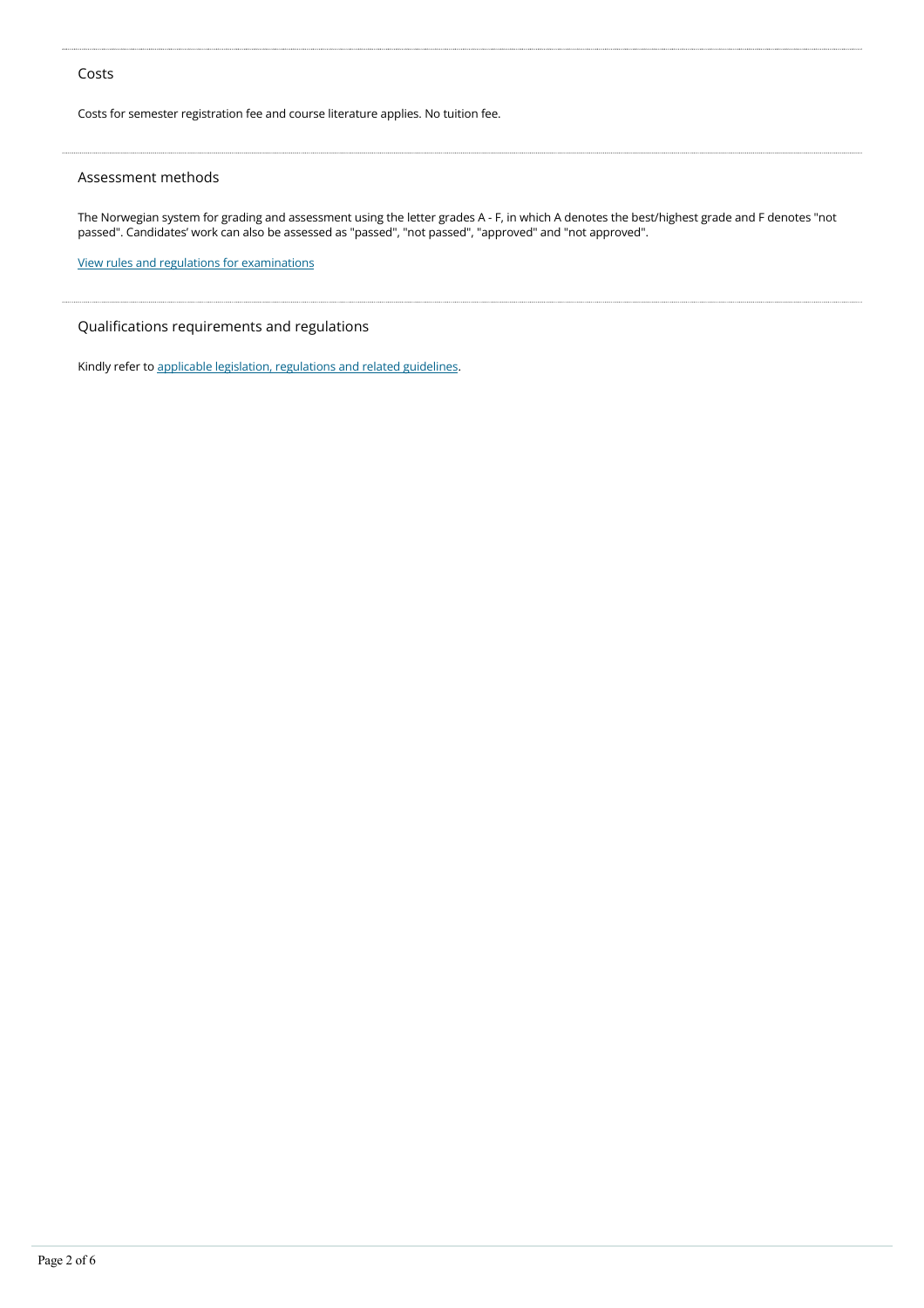# Project work EK243E

None.

| PROJECT WORK EK243E                                           |                                                                                                                                                                                             |                                                                                          |                                                                                |                                                                                                                                                     |  |  |
|---------------------------------------------------------------|---------------------------------------------------------------------------------------------------------------------------------------------------------------------------------------------|------------------------------------------------------------------------------------------|--------------------------------------------------------------------------------|-----------------------------------------------------------------------------------------------------------------------------------------------------|--|--|
| <b>ECTS Credits</b><br>Level<br>Course type<br>Start semester | 10<br>Undergraduate<br>Elective for exchange<br>students<br>Autumn 2021                                                                                                                     | Year of study<br>Course location<br>Faculty<br>Teaching language<br>Application deadline | 1st study year<br>Bodø<br>Nord University<br><b>Business School</b><br>English | <b>Frode Soelberg</b><br>Course coordinator<br><b>Associate Professor</b><br>+47 75 51 76 90<br>frode.soelberg@nord.no                              |  |  |
| Course description                                            | The project work requires the student to solve a research question relevant to the business field of study.                                                                                 |                                                                                          |                                                                                |                                                                                                                                                     |  |  |
| Costs<br>None.                                                |                                                                                                                                                                                             |                                                                                          |                                                                                |                                                                                                                                                     |  |  |
| Learning outcomes                                             | The thesis may vary, but will normally contain one or more of the following elements:<br>• A theoretical study based on the available literature                                            |                                                                                          |                                                                                |                                                                                                                                                     |  |  |
|                                                               | • A study of a specific problem for a company or institution.<br>Further elaboration of requirements for the research question and execution of the project, will be subject to supervision |                                                                                          |                                                                                | • An empirical survey of an individual or a group of companies, institutions or individuals in which comparisons and analysis are essential.        |  |  |
|                                                               | On completion of the course the student should:                                                                                                                                             |                                                                                          |                                                                                |                                                                                                                                                     |  |  |
| conduct a survey / study                                      | • Be able to use knowledge of methods to address methodological challenges.<br>• Be able to reflect critically on a chosen topic within the area of specialization                          |                                                                                          |                                                                                | • Be able to use the theoretical knowledge gained in central areas in the bachelor program and particularly in their area of specialization, and to |  |  |
| Course type<br>Elective for exchange students                 |                                                                                                                                                                                             |                                                                                          |                                                                                |                                                                                                                                                     |  |  |
|                                                               |                                                                                                                                                                                             |                                                                                          |                                                                                |                                                                                                                                                     |  |  |

Prerequisites

Only available for exchange students at Nord university business school.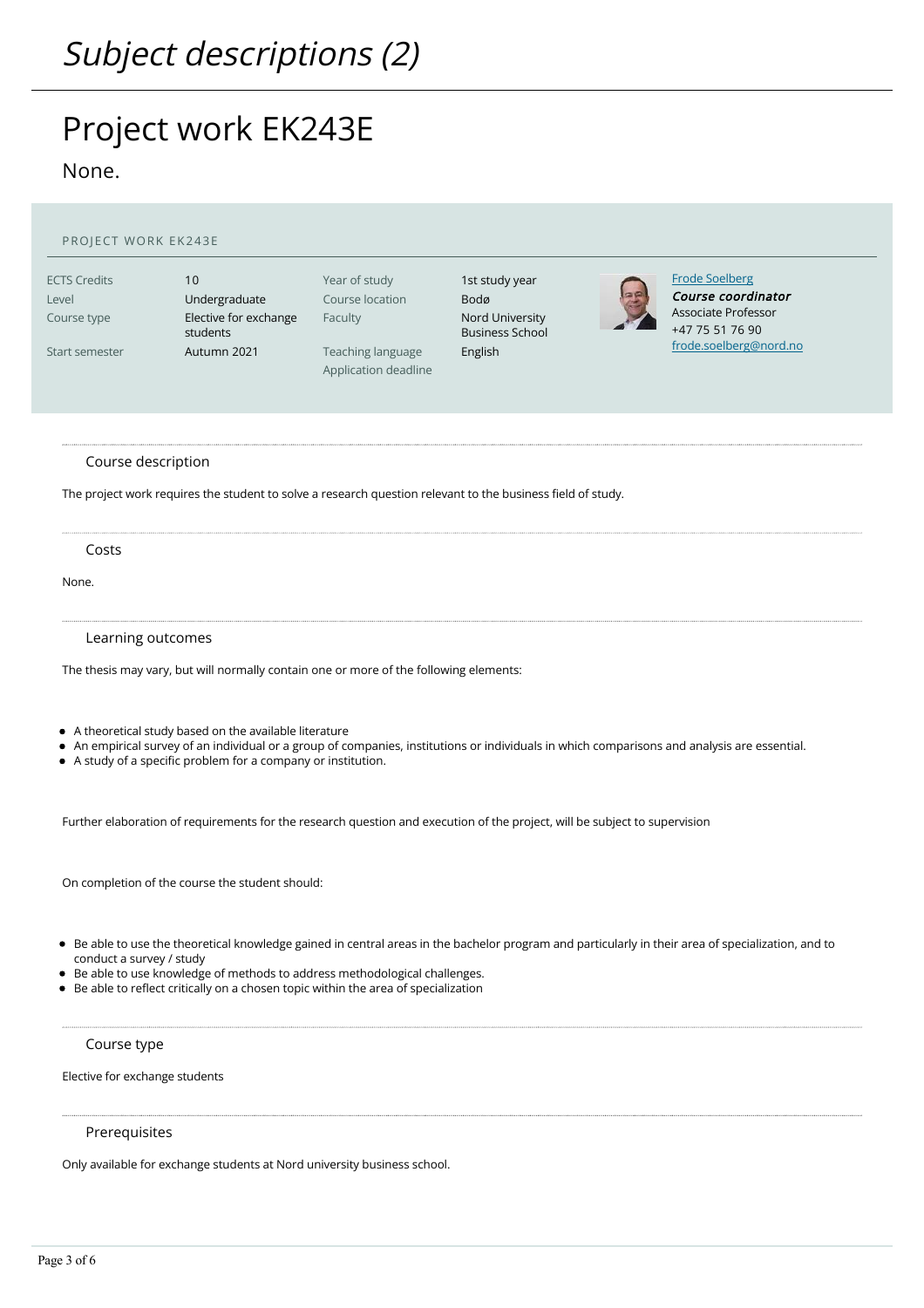## Teaching activities and methods

The thesis may well be implemented related to ongoing research projects at the business school or elsewhere. The choice of topics must be discussed and approved by the contact person or the supervisor.

All students will be assigned a supervisor. General rule: Groups of two students. In special cases, exemptions may be granted for groups of three students.

## Assessment and examinations

Paper, grading scale A-E, Beste A, Ikke bestått F

Assessment task, comprises 0/100 of the grade, grading scale Godkjent - Ikke godkjent.

#### Course literature

Varies depending on topic and problem.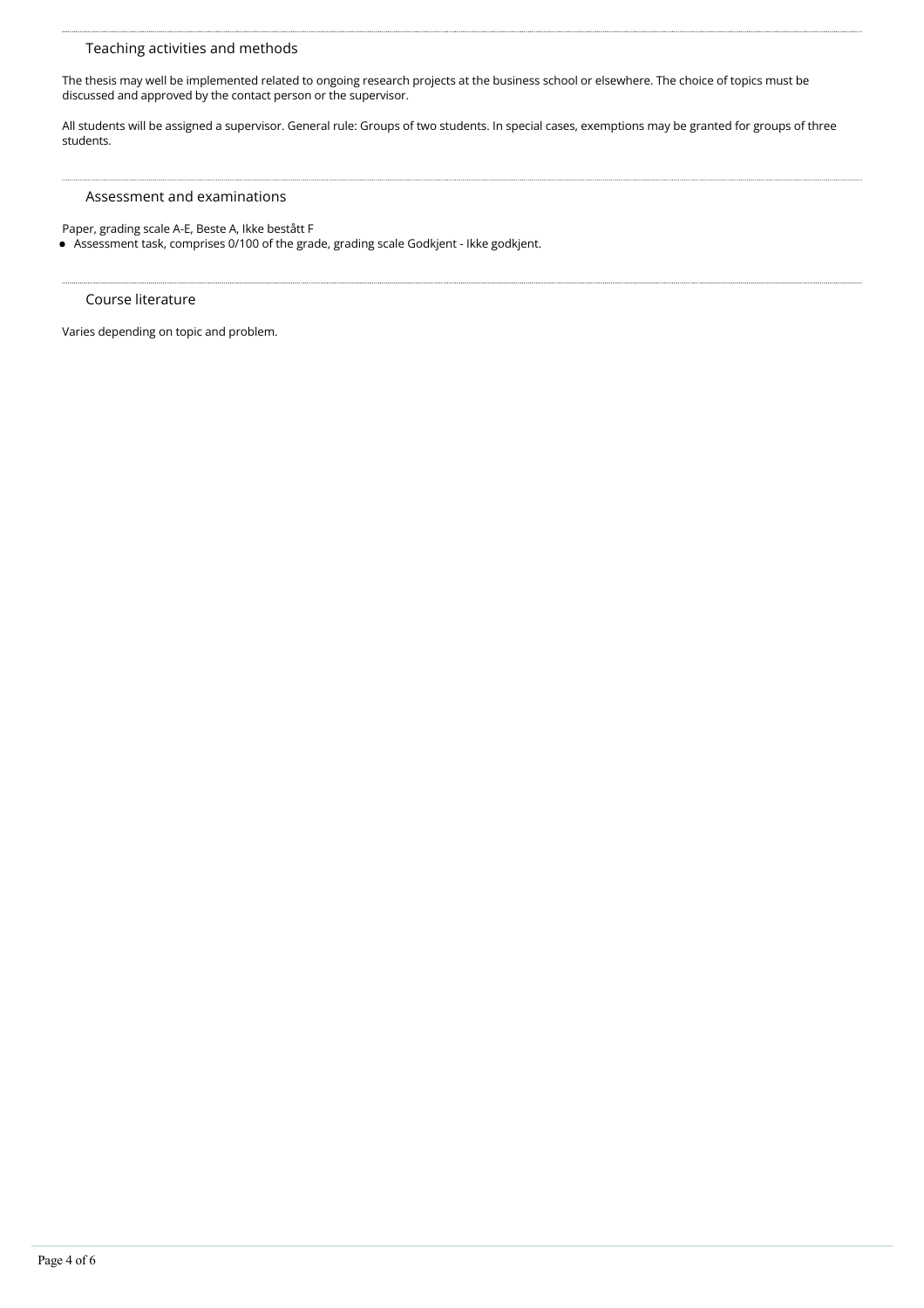## Norwegian for Foreigners NO106L

Du you wish to learn Norwegian? This course gives you a basic introduction to the language combined with practical excersices in both speaking and writing. The course is for degree- and exchange students at Nord University, campus Bodø. No costs except semester registration fee and syllabus literature.

## NORWEGIAN FOR FOREIGNERS NO106L

ECTS Credits 10

Level **Undergraduate** Course type **Elective course.** Start semester Autumn 2021

Year of study 1st study year Course location Bodø. Faculty The Faculty of

Teaching language Norwegian Application deadline

Education and Arts



Anne Katrine Støver Course coordinator Assistant Professor +47 75 51 78 63 anne.k.stover@nord.no

#### Course description

The students will be given a basic introduction to Norwegian official language (bokmål). The course starts at beginner level, but the progression will be relatively fast. Both written and oral practice will be central, and the course requires a high degree of participation from the students. The students participate in conversation groups, answer questions, and give individual presentations.

Important course elements are:

- Basic grammar: morphology and syntax
- Vocabulary
- Rules of pronunciation
- Reading, speaking and answering questions in class

Own work as homework and written assignments.

## Costs

No costs except semester registration fee and syllabus literature.

#### Learning outcomes

Upon successful completion of this course,

Students will have basic knowledge about:

- The rules of pronunciation
- Syntax in Norwegian language
- Main rules for the central parts of speech, as verb, noun, pronoun and adjective

Students obtain basic skills in Norwegian language (bokmål) and will be able to:

- Produce texts at easy level
- Read an easy Norwegian text and demonstrate they understand the content through retelling and answering questions
- Express themselves orally, and understand spoken language to such an extent that they can converse on topics taken from everyday life

The students will obtain general competence in Norwegian language on a basic level and:

- Will be able to understand an easy Norwegian text (bokmål)
- Will be able to write an easy Norwegian text (bokmål)
- $\bullet$ Will be able to understand and participate in an easy conversation in Norwegian (bokmål)